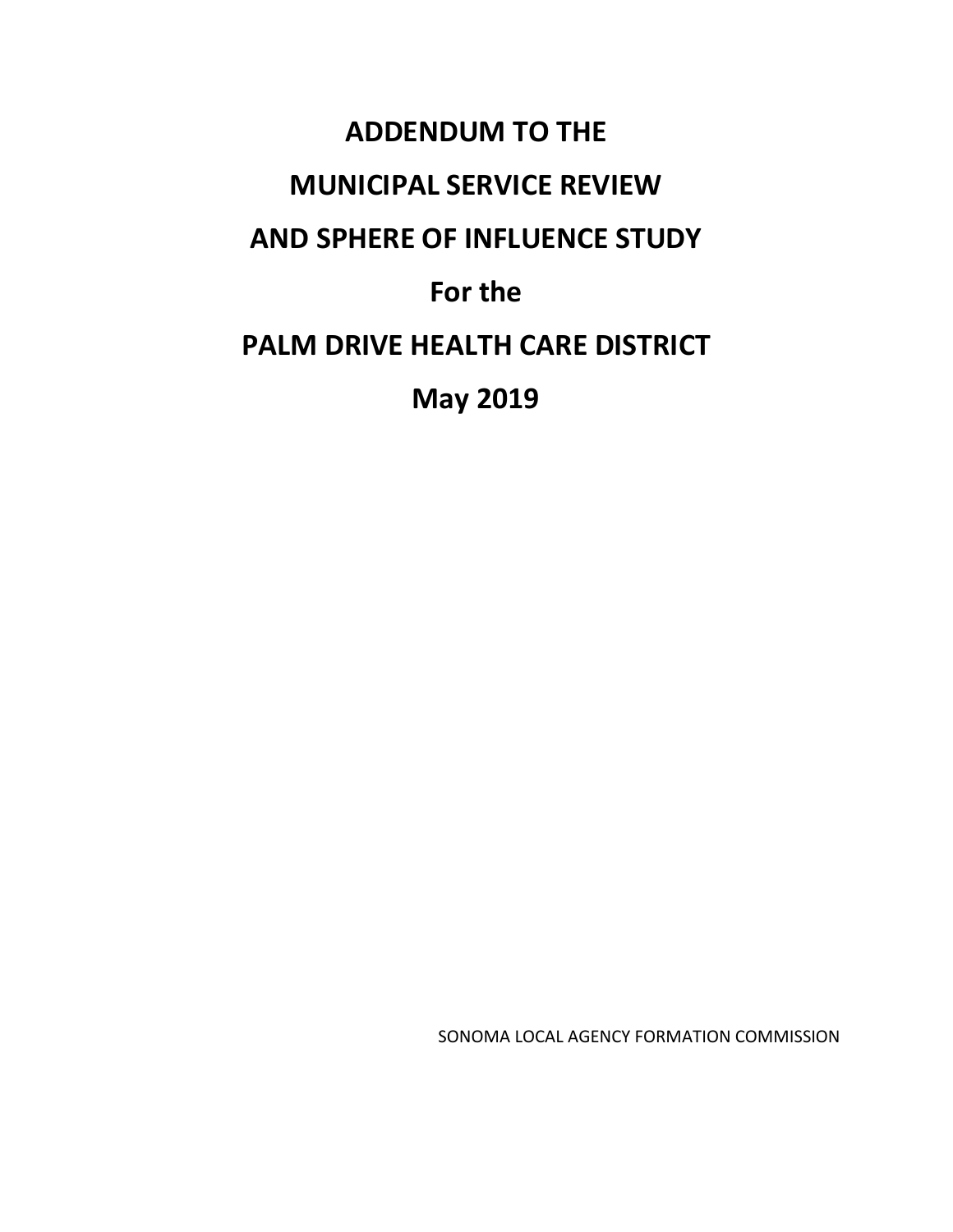#### **INTRODUCTION**

#### **Scope of Addendum Report**

In October of 2016, the Sonoma Local Agency Formation Commission ("LAFCO"), adopted a Municipal Service Review and Sphere of Influence Study ("MSR" or "study") for the Palm Drive Health Care District ("PDHCD" or "District").

The study included a set of determinations regarding the condition of the District in the seven categories that, according to State law, must be evaluated in an MSR.

The MSR did not recommend amending the Sphere of Influence of the District. After the Commission determined that Russian River-area communities should be granted detachment from the District in early 2017, the Commission did reduce the District's sphere to remove the detached area.

The Commission has received an application, filed by petition, from residents seeking detachment of the Bodega Bay community from PDHCD.

In order to consider the merits of the proposal, LAFCO staff has prepared this addendum to the MSR, making further or otherwise updated determinations reflecting current conditions of the District. Because this is an addendum to the original report, not all factors required in an MSR are covered in this addendum.

In particular, the addendum addresses the following factors:

- 1. Capacity and Adequacy of Public Facilities and Services
- 2. Financial Ability to Provide Services
- 3. Accountability, Structure, and Efficiencies

This addendum also provides updated background information regarding the District, reflecting developments that have occurred since 2016.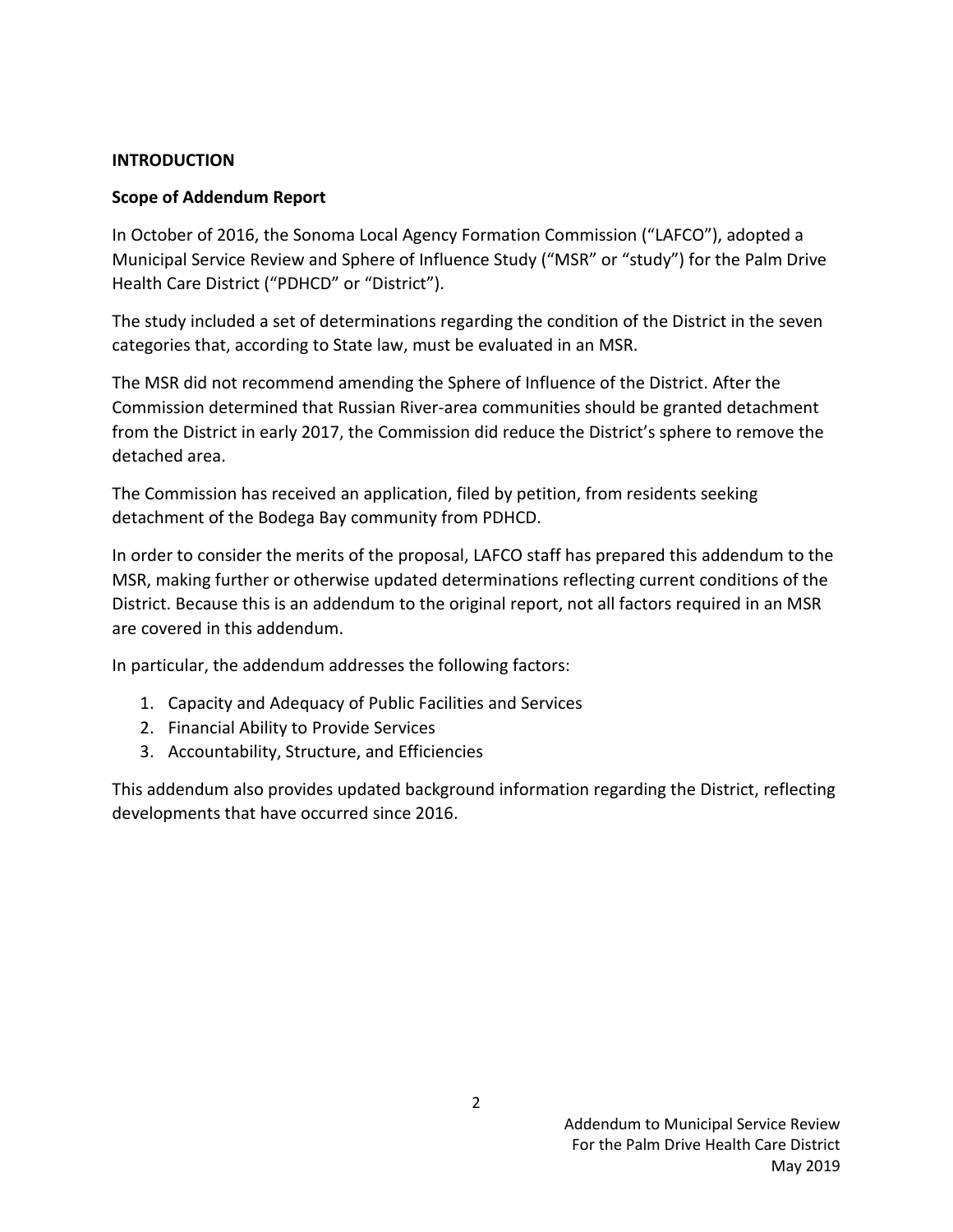#### **DISTRICT PROFILE – UPDATES**

#### **HISTORY SINCE FORMATION – ADDENDA**

#### *Detachment of Russian River-area Communities*

In 2016, LAFCO approved a proposal to detach Russian River-area communities from the District. These communities were defined as the territory located within the boundaries of the Forestville Union School District, Guerneville School District, and Monte Rio Union School District.

Subsequent to the detachment, District representatives met with the applicants and the Sonoma County Tax Collector, and agreed to a plan to continue collecting the voter-approved parcel tax levy of \$155 per parcel in the detached areas.

Because residents in those areas are only responsible for payments directed towards debt that was incurred while they were a part of the District, collections in excess of those debt payments are being sequestered in the equivalent of an escrow account to pay debt obligations related to the District's current bankruptcy.

In simpler terms, rather than collecting a reduced parcel tax levy from detachment area landowners that would cover known, existing debt obligations, the District is collecting the entire authorized parcel tax, reserving "excess" payments that will be applied on the detached landowners' behalf against unknown existing debt obligations – the District's bankruptcy obligations.

#### *Resolution of Bankruptcy*

The District has filed a payment plan in bankruptcy court that will be presented to the creditor committees for consideration. If the plan is approved by the creditor committees and the court, the District will be obligated to pay on the order of \$7 million to resolve the bankruptcy.

Previously, the District indicated that they would make payments to creditors of approximately \$1 million annually for a multi-year period to settle claims. The District has accumulated about \$1.1 million in reserves intended for bankruptcy settlement payments.

#### *Closure of Sonoma West Medical Center*

In October of 2018, the Sonoma West Medical Center, unable to meet financial commitments due to insufficient revenue, closed the hospital facility and filed for bankruptcy protection.

The MSR raised the concern that the District may not be suitably "insulated" from SWMC liabilities. Although there hasn't apparently been a broad challenge, the ownership of equipment at the hospital has come in to question by the SWMC bankruptcy trustee. The

3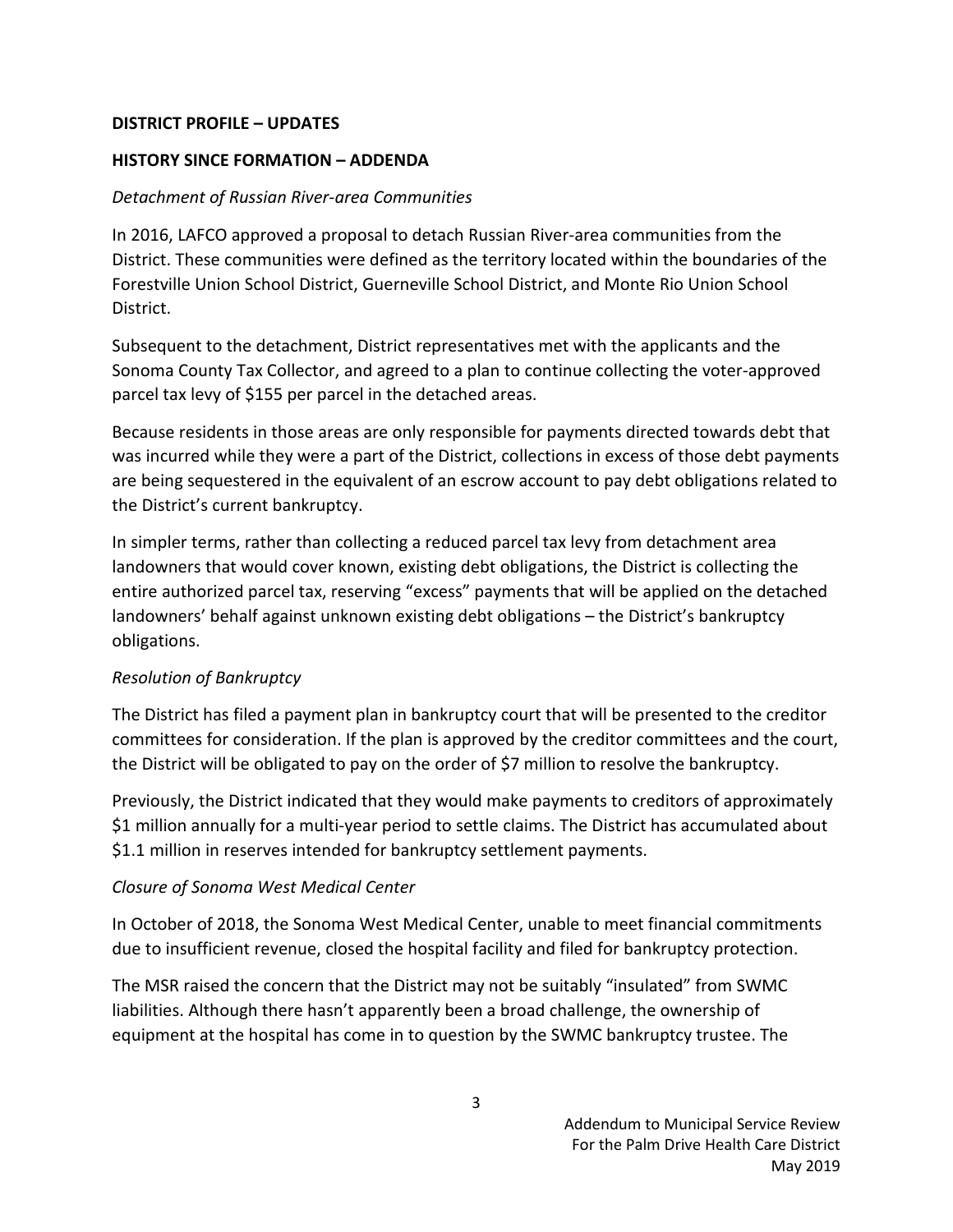equipment could be declared an asset of SWMC rather than of PDHCD, and sold to repay SWMC creditors.

## *Facility Reopened as Sonoma Specialty Healthcare*

The District entered into an agreement in October 2018 with the American Advanced Management Group ("AAMG") to take over operations of the District's facility, offering primarily long-term acute care services. AAMG has opened an urgent care center and may also operate an operating theater; however there are no plans to re-establish the facility as a hospital with emergency room capabilities.

The contract with AAMG included provision of \$100,000 per month payments from PDHCD for management services; AAMG will book these payments as a debt obligation on behalf of the District. The District is also liable for any financial losses accrued by AAMG until such time as the facility is leased or sold to the management group. AAMG was granted the exclusive right to lease or purchase the facility.

## *District Secures Approval for Sale/Lease of Facility*

In March 2019 the District sought and received voter support for the sale of the facility to AAMG, and election returns indicated broad support (over 75% of voters approved). The lease/purchase agreement with AAMG values the facility at between \$5 and \$6 million, less accrued management fees and financial loss coverage.

Under a lease, AAMG is expected to pay the District \$275,000 annually; lease payments would end when and if AAMG exercised its right to purchase the facility. (The lease payments, per the agreement, will be used to fund facility maintenance and will therefore not accrue to the District.)

AAMG exercised their option to lease the facility in March 2019.

The District has authorized their bond counsel to seek refinancing of debt, with a target for completion of the end of May 2019.

#### DISTRICT BOUNDARIES

Subsequent to the detachment of Russian River-area communities, the District now serves the communities of Sebastopol, Graton, Bodega Bay, Carmet, Occidental, Freestone, and Bodega. A current map of District territory is shown in Figure 1.

#### AFFECTED AGENCIES

The Coastal Valleys EMS agency and the Sonoma County Fire District are additional Affected Agencies for this Addendum report.

These agencies are no longer Affected Agencies per Government Code Section 56014: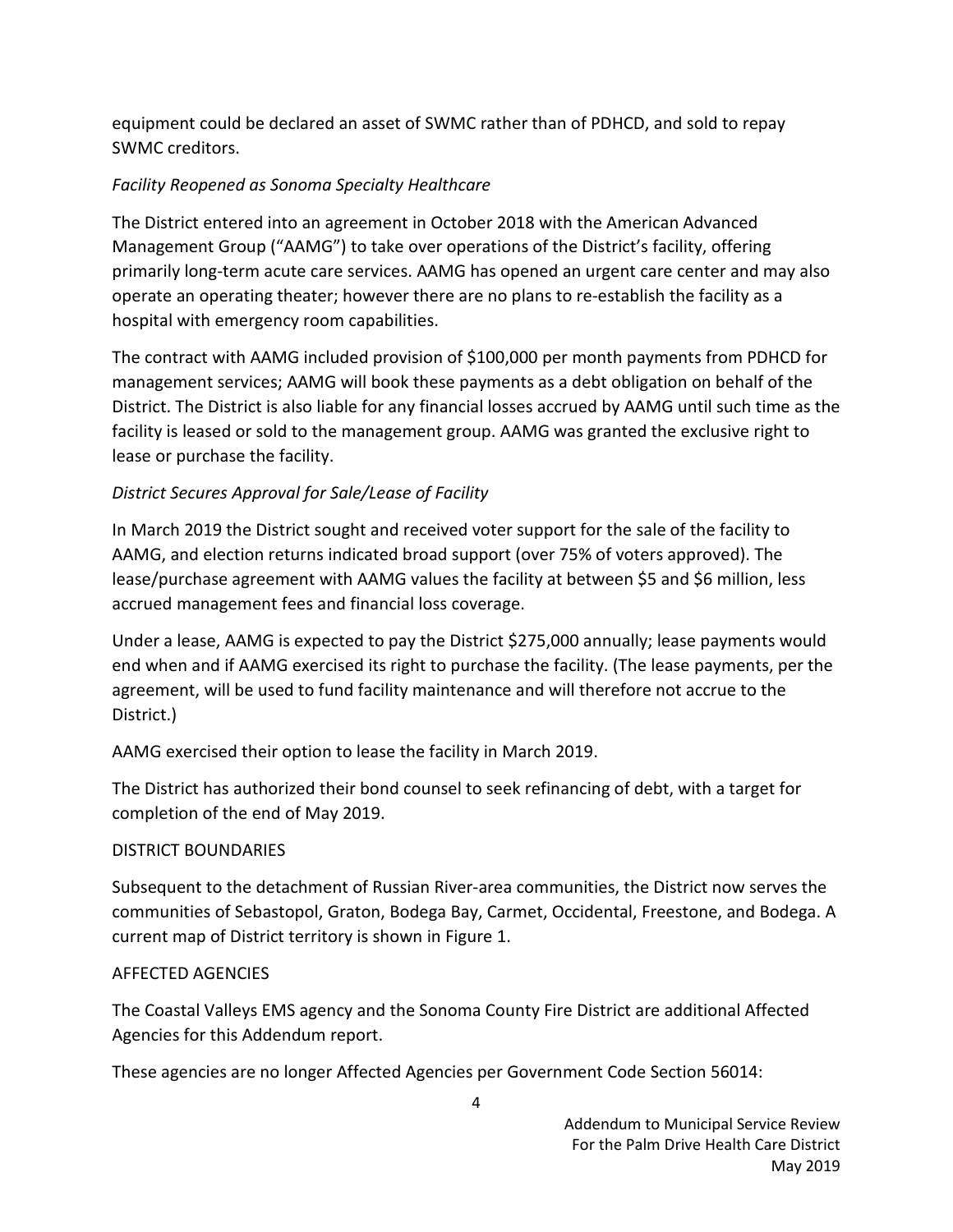- Cazadero Community Services District
- Forestville Fire Protection District
- Monte Rio Fire Protection District
- Rincon Valley Fire Protection District (Dissolved and Annexed to Sonoma County Fire District)
- Russian River Fire Protection District
- Forestville Water District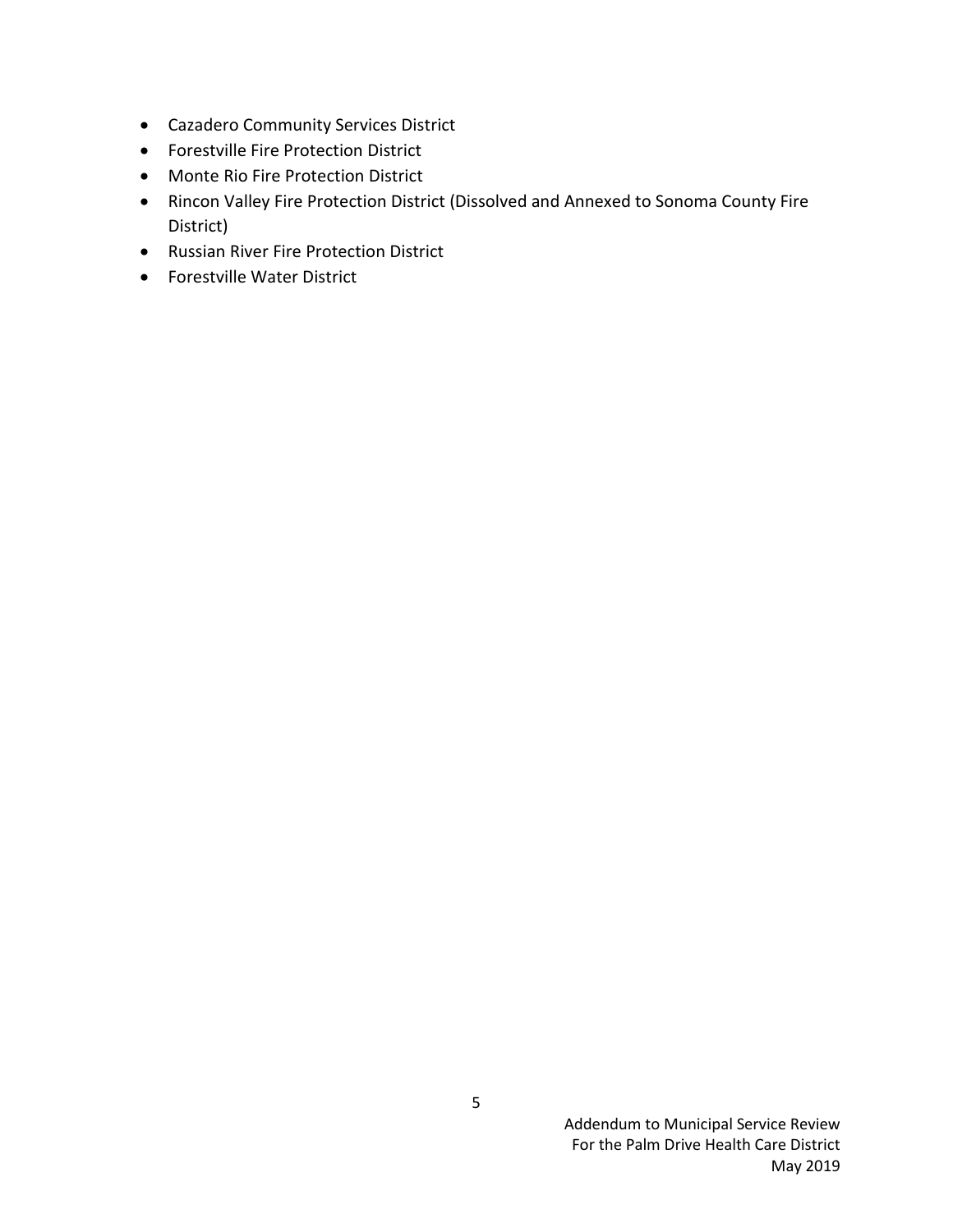#### **MUNICIPAL SERVICE REVIEW FACTORS**

State law requires LAFCOs to review and make determinations related to seven factors as part of a Municipal Service Review. For this Addendum, updates and/or new determinations have been made for three of the seven factors.

## **CAPACITY AND ADEQUACY OF PUBLIC FACILITIES AND SERVICES**

#### **Determinations**

- The District's facility, now managed by the American Advanced Management Group, no longer provides emergency medical care services. While the District maintains that approximately ninety percent of former emergency room visits can be accommodated by AAMG's urgent care clinic, the clinic is not available 24-hours a day, and first responder agencies cannot deliver patients to an urgent care clinic.
- After the lease/sale of the facility, the District intends to continue operation, primarily to administer debt service, but also to provide community health services in West County.

#### **Discussion**

PDHCD was formed in 2000 with the intent of providing emergency care, acute care, and other medical services. With the cessation of emergency room services, the AAMG-managed facility will meet two of those criteria.

The District has leased the facility to AAMG; AAMG also has an exclusive right to purchase the facility. Upon the execution of the lease, the District will no longer provide subsidies (in the form of financial loss coverage and management fees) to AAMG.

The District is evidently planning to repurpose itself as a provider of public health services, funding community services, likely through grants to community organizations.

It has always been unclear whether the formation effort considered that all three areas of services must be provided by the District, or whether the District could focus more narrowly on one or two of the service categories.

Further, "other medical services" is a broad designation that certainly could include provision of community health services but also other activities. The MSR noted that the District could consider supporting urgent care clinics, community health clinics, and subsidies for first responder agencies within the broad category of "other medical services".

In October 2018, the Commission considered a broad array of options for potential reorganization of the District. Included in the discussion was whether it would be appropriate for the District to seek amendment of its "powers" (essentially proposing a new plan for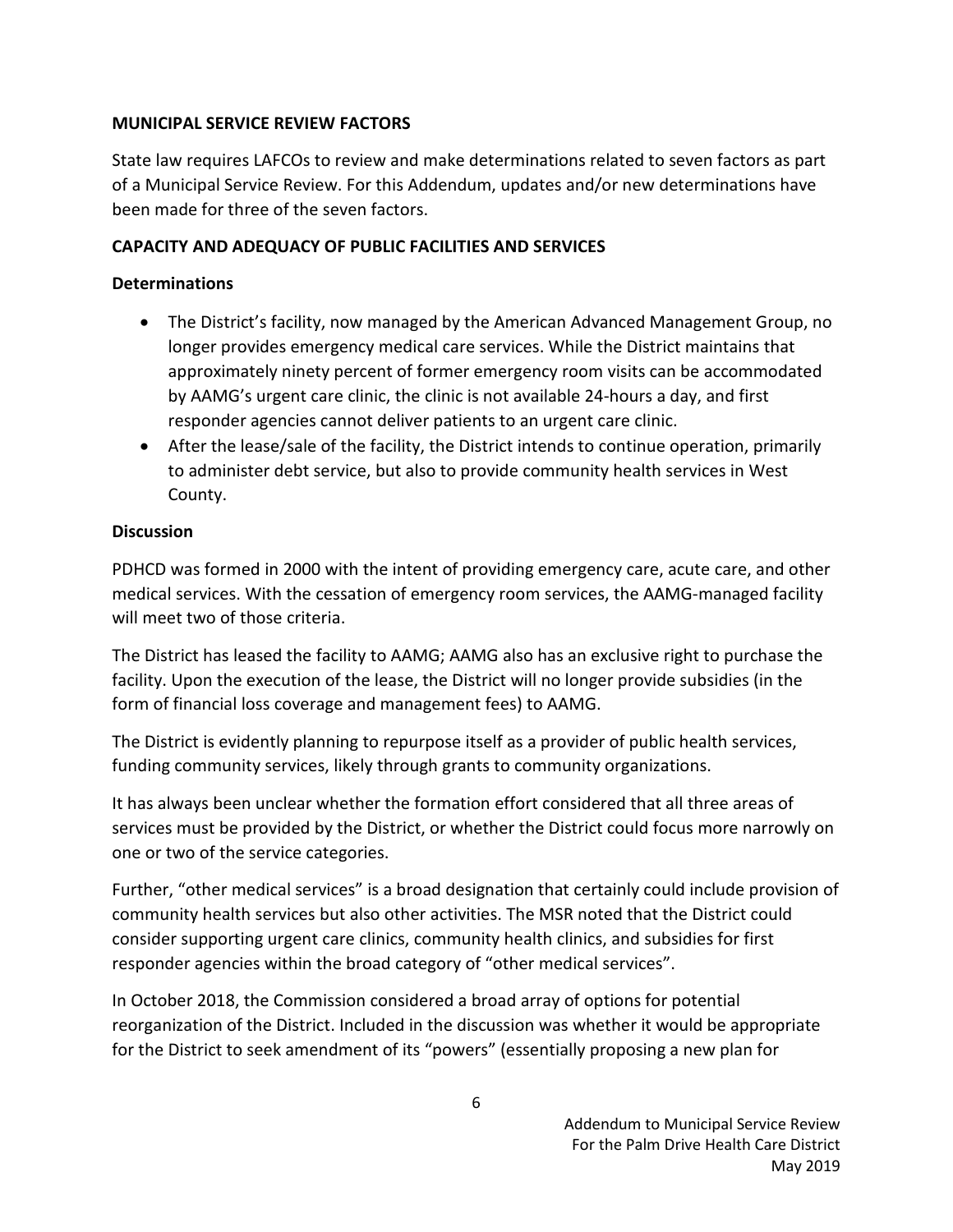services). The staff report that was provided to the Commission for that discussion is included as Attachment 1.

The District, the County, citizens within the District, and the Commission have the authority to seek a reorganization of the District, including authorizing a new service model, seeking detachments of territory from the District, joining the District to another Health Care District in the County, or dissolving the District and naming a successor agency to wind up District affairs.

## **FINANCIAL ABILITY TO PROVIDE SERVICES**

## **Determinations**

- The District has accumulated debt to AAMG in the form of accrued management fees and accrued AAMG losses. The District has accrued about \$2.4 million in debt to AAMG.
- There appears to be a lack of clarity regarding whether an appropriate appraisal of the facility has been made. The District must, by law, seek a fair value for the sale of District facilities, based on an independent valuation, and should endeavor to fully meet this standard.
- The eventual sale of the facility to AAMG will likely result in less than \$5 million in proceeds to the District. The District has indicated that these proceeds would be used to pay off or pay down existing debt obligations. The proceeds may be significantly reduced if the District uses a portion of them to pay accrued AAMG management fees or accrued AAMG financial losses.
- The District has reserves allocated to bankruptcy settlement payments the order of \$1.1 million. Based on previous plans, the District might allocate about \$1 million annually to bankruptcy settlement payments, for a multi-year period.
- The District's costs for securing legal, financial, and other services related to negotiating an agreement with AAMG, refinancing debt, bankruptcy proceedings, and other matters, represent a significant portion of District operating costs. These costs, and the costs of operating the District, are disproportionate to the amount of funds that could be used for community health programs. Near-term budget projections indicate that approximately three-quarters of District revenue not devoted to debt repayment will be devoted to "overhead" activities rather than funding health programs.

#### **Discussion**

Palm Drive Health Care District continues to address a complicated and intertwined set of transactions, including:

• Refinancing of Debt: District debt was issued in the form of non-taxable bonds, reflective of its former status as an agency directly operating a health care facility. With the transition to a facility managed by a contractor (first SWMC, and now AAMG), the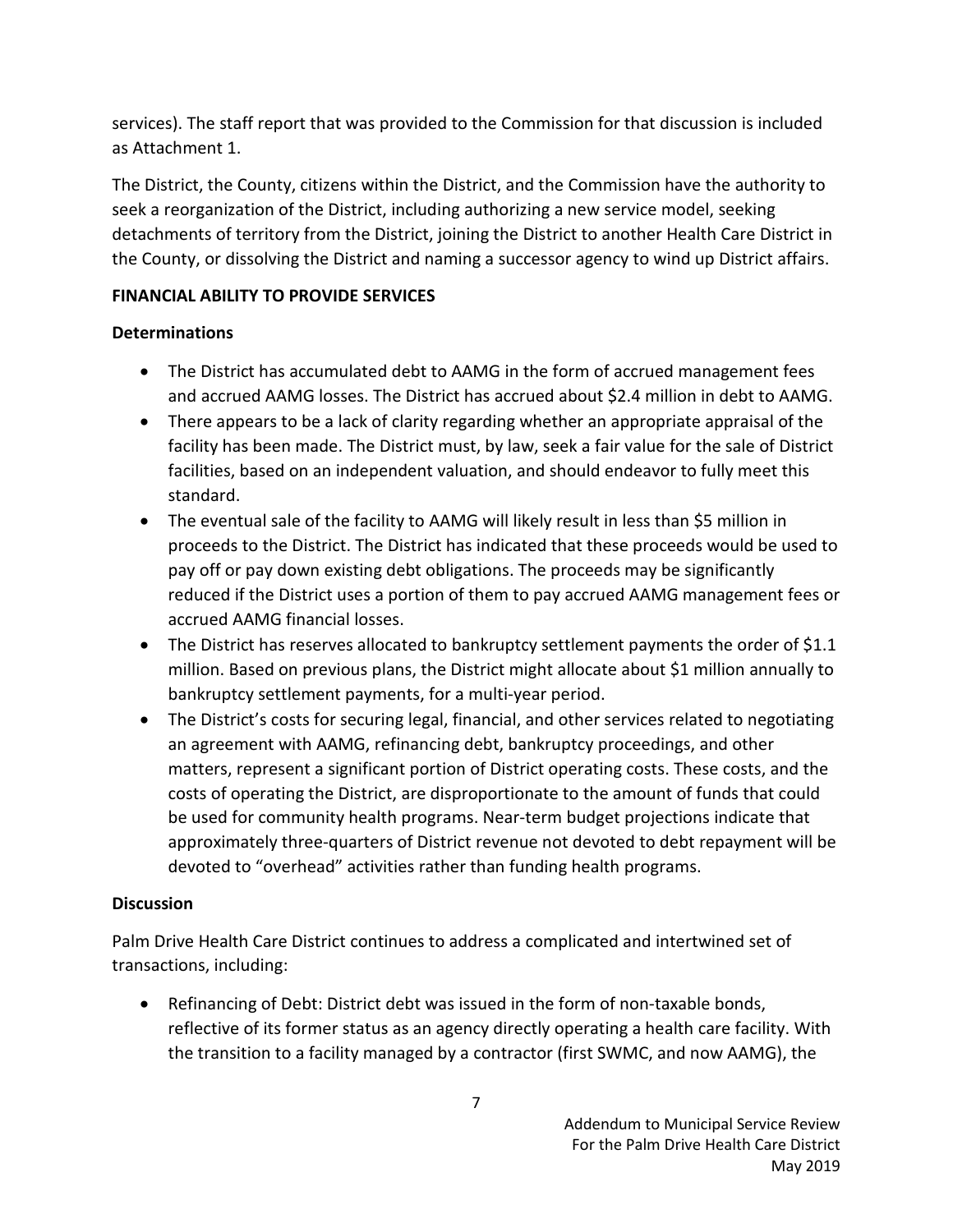bonds must be refinanced as taxable. Additionally, the District believes that it can secure what are historically low financing rates under current market conditions.

- Lease/Sale of the Facility: The District has secured voter approval to sell the facility, and has executed a lease of the facility to AAMG.
- District Bankruptcy: The District has filed a settlement proposal with the court and it is being sent to creditor committees for consideration.
- SWMC Bankruptcy: Although this is nominally a peripheral issue, the District may be drawn into the SWMC bankruptcy case if creditors or the court assert that the District's relationship with SWMC extended responsibility for debts from SWMC to the District.
- Transition to a New Service Model: The District has indicated that once it fully exits from providing emergency and acute medical care, including the sale of the hospital facility, it will shift to a service model of providing community health programs.

The District has indicated that it intends to use facility sale proceeds to pay off or pay down existing bond debt, although it is seeking bond restructuring prior to the sale of the facility. If the sale proceeds were devoted to bankruptcy creditor payments, the funds would represent perhaps a third of those liabilities.

There are two "escrow" accounts that the District has established that represent reserves held for bankruptcy settlement payments: one represents accruals from parcel tax payments made by landowners in the detached Russian River-area communities, the other is funded by remaining property owners in the District.

These reserves are on the order of \$1.1 million, thereby representing perhaps 15% of anticipated bankruptcy creditor payments.

The District previously indicated that it would make bankruptcy settlement payments of about \$1 million annually. Conceivably, the District could incur additional debt, separately or as part of the restructuring of existing debt, in order to fund these liabilities.

# *Key Determinants for Financial Outlook*

There are three factors that will significantly affect the near- and long-term financial outlook for the District:

- The results of refinancing of existing debt: This includes whether debt can be restructured at higher or lower interest rates, longer maturities, and crucially, higher or lower annual payments.
- Resolution of bankruptcy: This includes whether the payment plan proposed by the District is accepted by creditor committees and the court, and how the District will structure payments and secure funding to pay the settlements.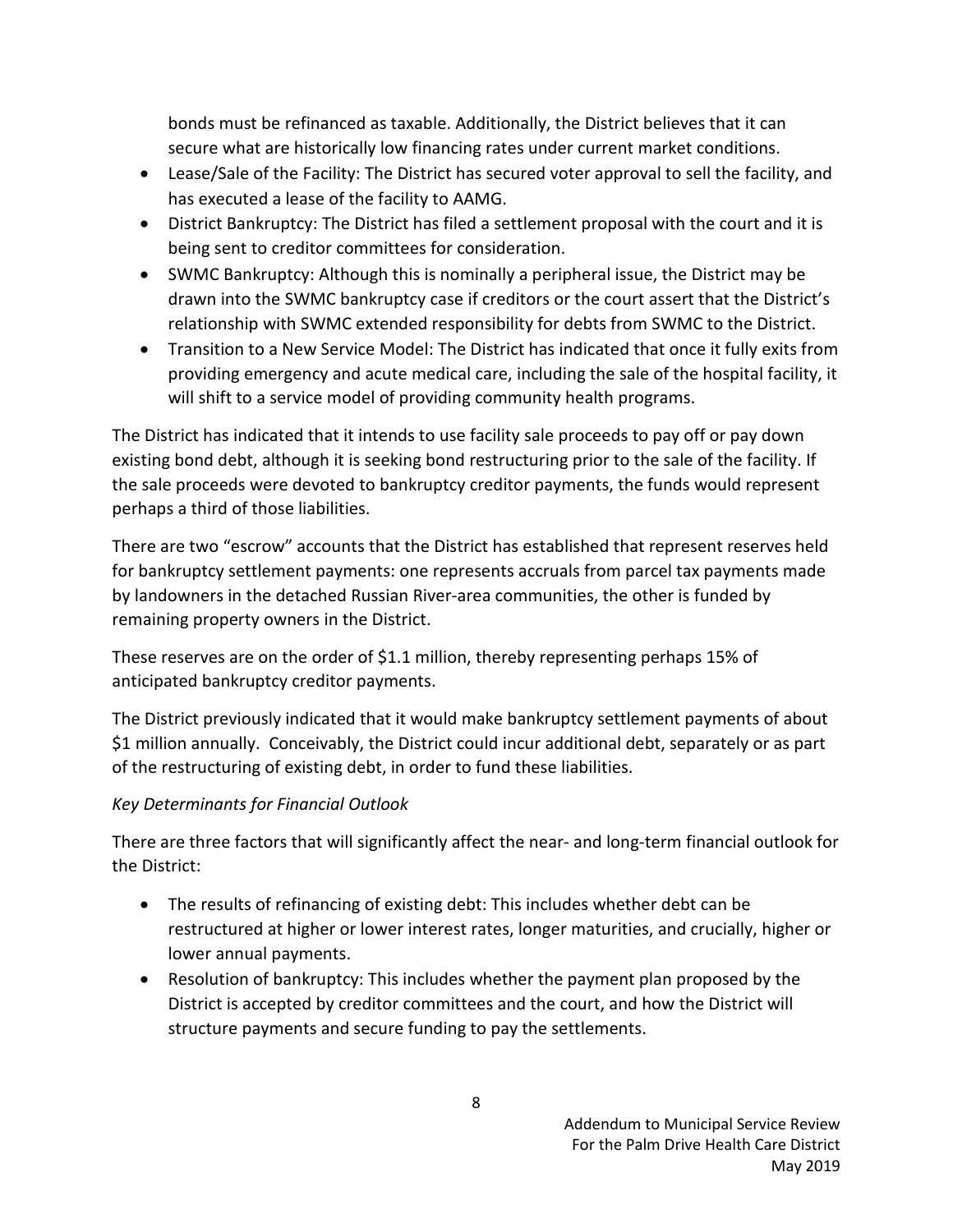• The sale of the facility to AAMG. Sale of the facility will result in some one-time income that can be devoted to a variety of purposes, including debt or bankruptcy settlement payments.

## *District Operational Outlook*

The District has total revenues of about \$4.2 million annually. Of this, about half is devoted to bond debt, and a portion of the tax received from the Russian River area is diverted to the aforementioned bankruptcy settlement "escrow" account.

If the District hews to previous plans, it will devote approximately \$1 million per year, or almost one quarter of revenue, to pay bankruptcy settlement payments for a period of around a halfdozen years.

The District therefore has annual revenue for the near term of around \$1 million that it can devote to administrative costs, contracted service costs, additional payments on existing debt, diversion to reserves for payment of bankruptcy debt, facility maintenance costs, and/or service program costs.

Direct District operational costs, which primarily constitute staff salaries and other officerelated costs, are on the order of \$250,000 annually.

Contracted service costs, including legal counsel, bond counsel, and bankruptcy counsel, are on the order of \$500,000 per year. These costs should go down significantly after the sale of the facility is executed, bonds are refinanced, and the bankruptcy resolved.

It is unclear whether debt refinancing will result in lower costs for the District. Taxable bond financing has inherently higher interest rates that non-taxable bonds; bonds can be often be restructured at lower rates if the term is extended; prevailing market interest rates may be higher or lower than the original rates.

Prior to the sale of the facility, the refinancing of debt, and the resolution of the bankruptcy, the District has on the order of \$250,000 of unallocated funding, after about \$750,000 is allocated to operational and contracted services.

Although the District is likely to reduce operational and contracted service costs in time, and may see additional revenue from reduced debt service costs, the ratio of "overhead" costs to funding available for service provision is likely to remain alarmingly high for the next half-dozen years.

District leadership and constituents might carefully consider whether these circumstances represent the best interests of the community going forward.